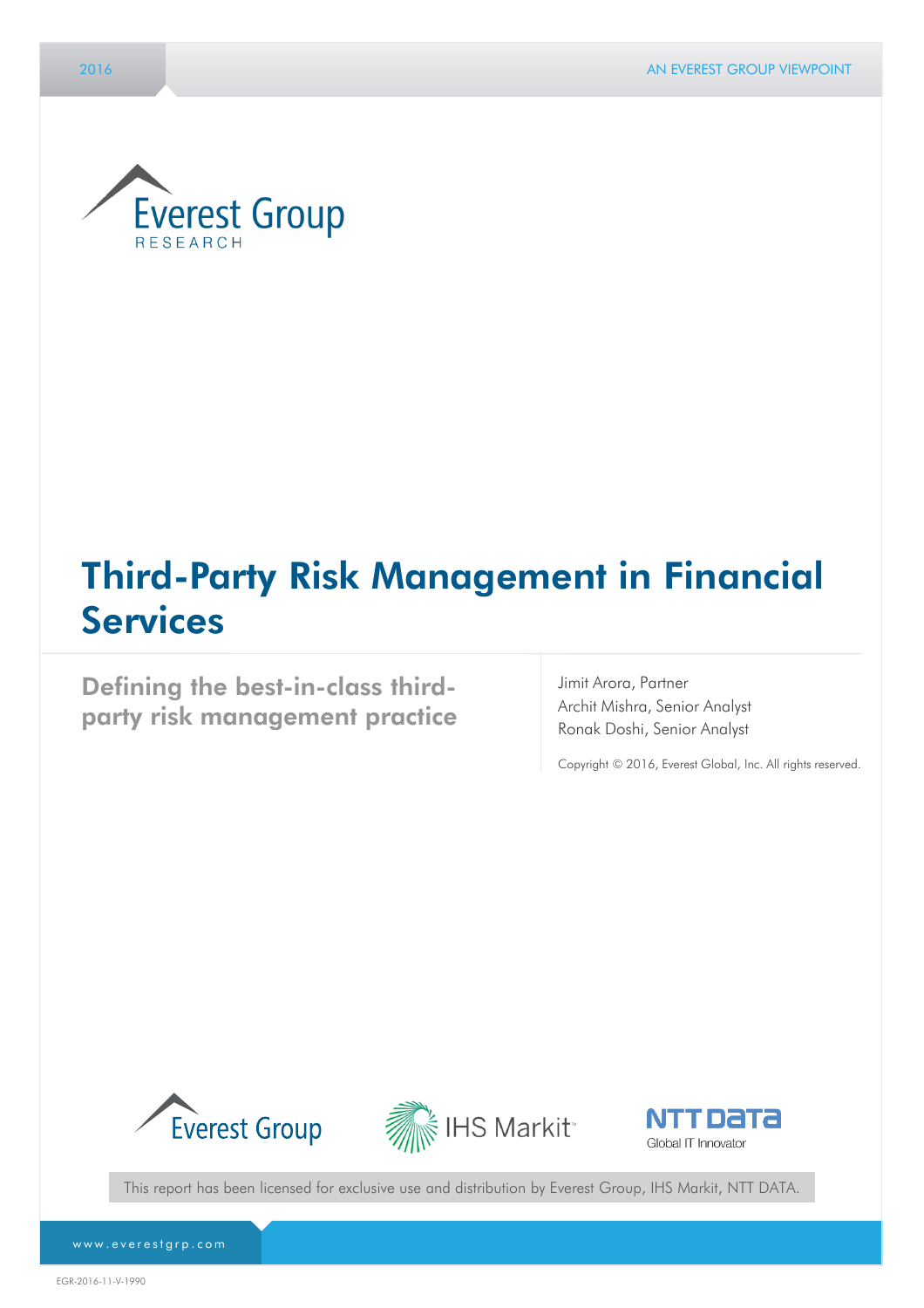#### Executive Summary

Third parties play a critical role in the financial services ecosystem. However as financial institutions increase dependence on them to deliver critical business processes and services, the complexity of oversight also increases. Third-party relationships are under increasing scrutiny by regulators globally, including the U.S. Office of the Comptroller of the Currency (OCC), Financial Industry Regulatory Authority (FINRA), the UK Financial Conduct Authority, the Prudential Regulation Authority, and the Monetary Authority of Singapore. Key findings of this research are:

- The lack of standardization with regards to collecting and distributing due diligence data lead to duplicate efforts, creating costly and inefficient processes
- The standardization of technology infrastructure for Third Party Risk Management (TPRM) enables enterprises to drive efficiencies in the entire TPRM value chain and automate several tasks
- Financial services firms can benefit from industry collaboration in the field of TPRM to adopt modern technologies as well as mutualize costs
- Shared utilities help firms to reduce costs, improve vendor information collection process, provide real-time visibility & continuous monitoring of risks, and equip financial services firms with data and analytics to respond to regulators' demands
- Shared utilities empower financial services firms to gain competitive advantage by reducing costs of several non-core activities such as vendor information collection and due-diligence
- Financial services firms need to overcome challenges of change management, perceived loss of control, and security of vendor information to drive adoption of shared utilities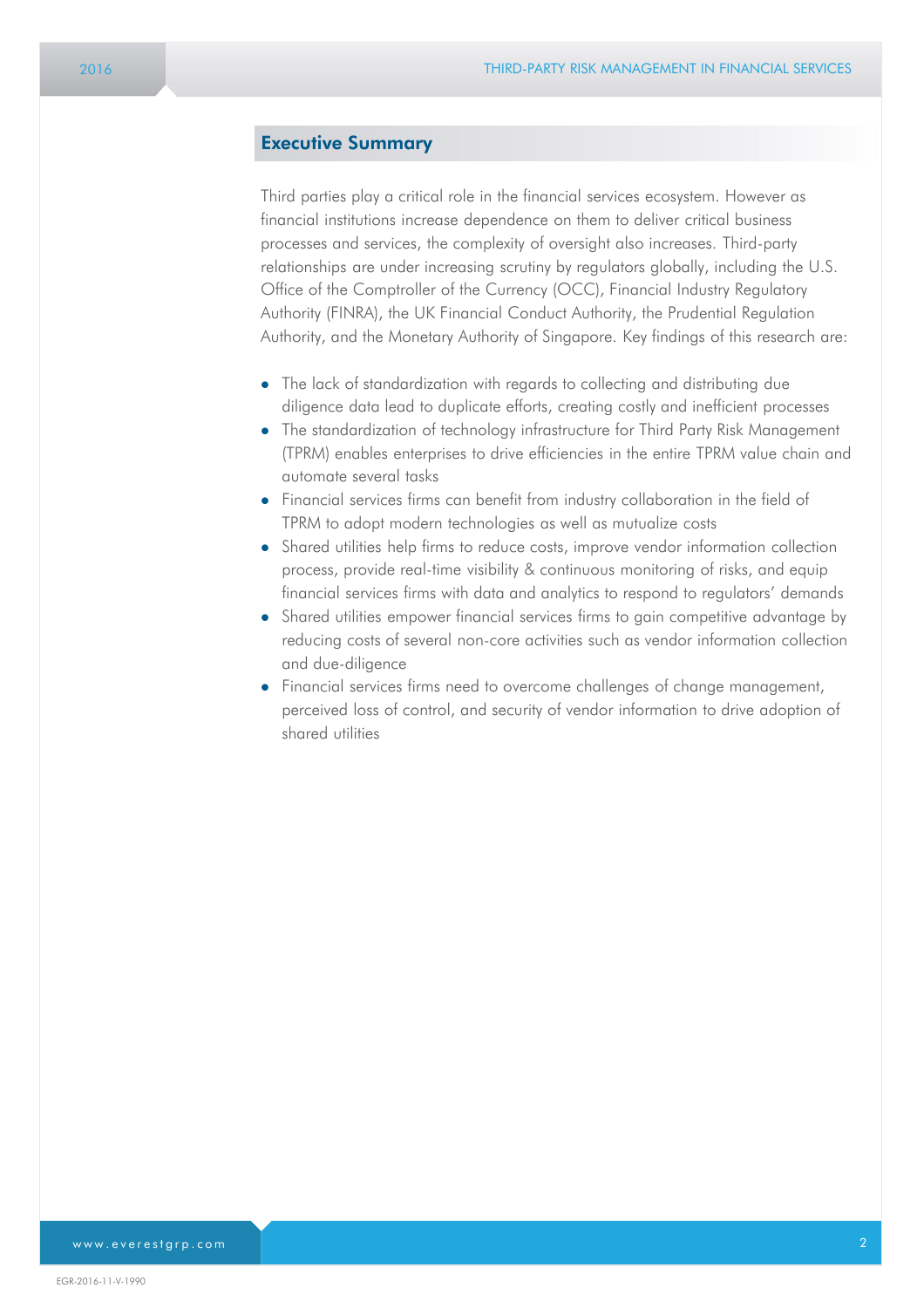#### **Introduction**

Global banking and financial services firms are focusing on a triple mandate of "runthe-bank" (focus on efficiency for cost savings), "manage-the-bank" (focus on risk and regulatory compliance for penalty avoidance), and "change-the-bank" (focus on transformation for growth) initiatives. "Manage-the-bank" initiatives are focused on ensuring regulatory compliance and managing risks. Since the financial crisis of 2008, the regulatory pressure on banks have intensified and have moved beyond the bank's operations to include risks emanating from third parties. To stay ahead of competition and ensure compliance, avoid fines/penalties, and manage business risks, financial services firms are focusing on containing costs of compliance and adopting disruptive business models, and mutualizing costs through shared utilities. In this research we highlight the importance of efficient TPRM practices and define the best-in-class operating model of a TPRM practice.

Regulators are taking on rigorous interpretation of third-party risks. Laws and standards such as Sarbanes Oxley Act, the Gramm-Leach Bliley Act (SSAE 16), and the Foreign Corrupt Practices Act of 1977 (FCPA), as well as Payment Card Industry Data Security Standard (PCI DSS) requirements impact the way financial services firms handle their TPRM practice. Exhibit 1 on page 4 provides few additional examples of rules, regulations, and guidelines impacting TPRM.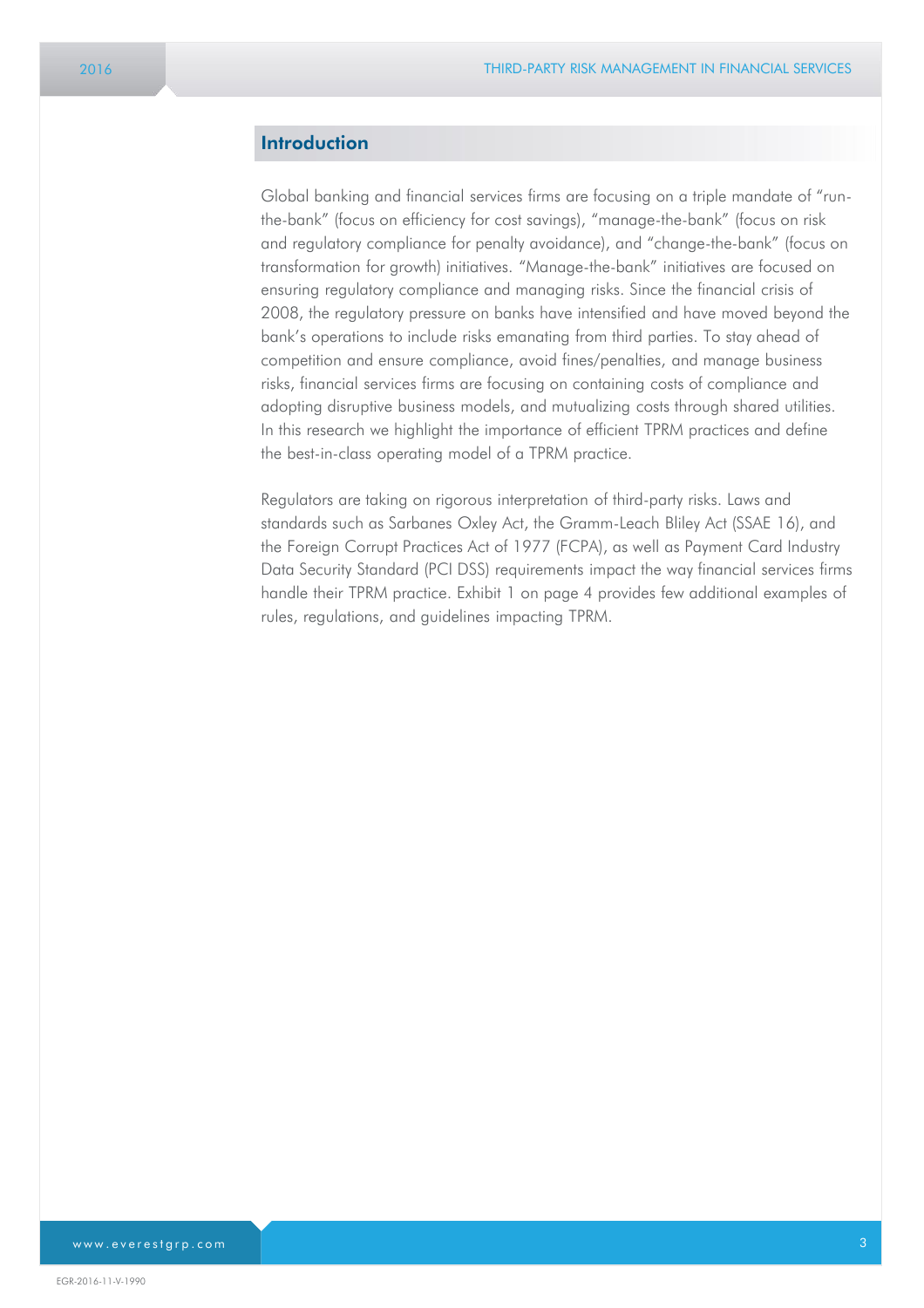#### EXHIBIT 1

Examples of rules, regulations, and guidelines impacting TPRM practice

Source: Everest Group

- Office of the<br>Comptroller of the Currency U.S. Department of the Treasury
- OCC BULLETIN 2013-29: Third-
- party risk management guidance • Advisory Letter 2000-12: Risk
- management of outsourcing technology services Bulletin 2001-47: Third-party
- relationships
- Advisory Letter 2001-8: Standards for safeguarding customer information
- Bulletin 2002-16: Bank use of foreign-based third-party service providers

## FDI®

#### Federal Deposit Insurance Corporation:

- FIL-44-2008: Guidance for managing third-party risk
- FIL-49-99: Notification for compliance with the Bank Service Company Act
- FIL-50-2001: Bank technology bulletin on outsourcing

# **FING**

 Rule 31-90: Scope of a firm's obligations and supervisory responsibilities for functions or activities outsourced to a third-party service provider

# cfpb

• CFPB Bulletin 2012-03: Obliging to Federal Consumer Financial law when working with service providers

## **SFFIEC**



- Board Of Governors Of Federal Reserve System, SR 13-19 / CA 13-21: Guidance on managing outsourcing risk
- SR 004 (SUP), Outsourcing of information and transaction processing
- SR 0017 (SPE): Guidance on the risk management of outsourced technology services

- European Union (EU) Regulation 2016/679, General Data Protection Regulation (GDPR): Ensuring compliance of third parties' accessing data
- Payment Services Directive 2 (PSD2): Regulates third- party payment service providers with access to payment account information



- Enhanced Cyber Risk
- Management Standards (2016)
- Thrift Bulletin 82: Third-party arrangements



- OSFI Guideline B-10: Federally Regulated Entities (FREs) retain ultimate accountability for all outsourced activities
- FFIEC administrative guidelines: Implementation of interagency programs for the supervision of technology service providers (October 2012)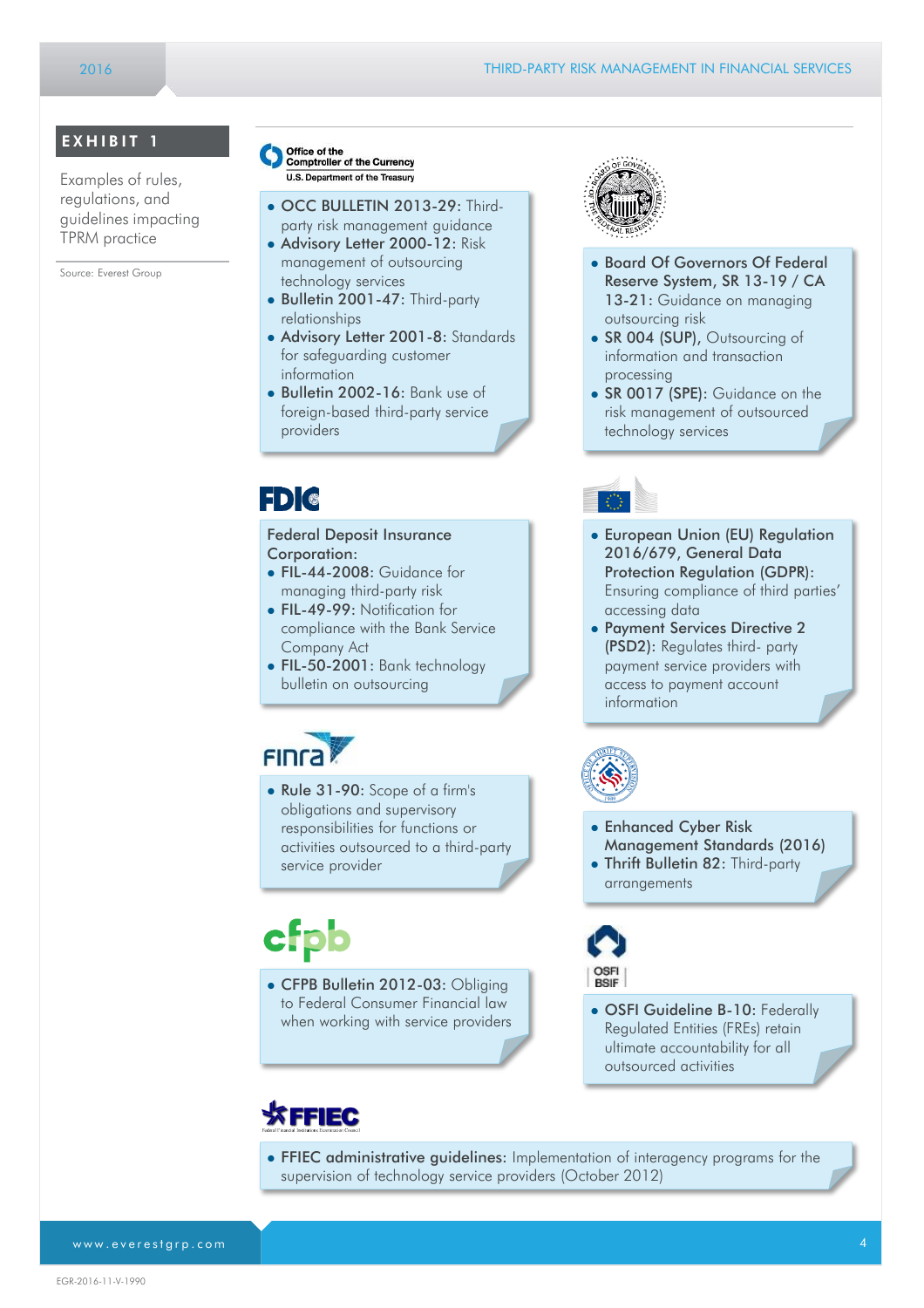#### Third-party: Definition

All entities that provide or perform services on an enterprise's behalf are called third parties to that enterprise. For e.g., firm X is developing a mobile app for a retail bank's customers. In this example, the bank is first party, the customer is the second party, and the software firm developing the mobile app is the third party.

Enterprises enter into third-party relationships for various reasons:

### $EXHIBIT 2$

Examples of rules, regulations, and guidelines impacting TPRM practice

Source: Everest Group

#### Reduce costs

Third-party firms specializing in a task can help reduce costs for certain activities when compared to doing it in-house

#### Improve focus

Firms can focus their resources on core activities while delegating the non-core activities to third-party firms

#### Enhance capability

Partnering with third-party firms helps enterprises to tap into innovation and reduce time-to-market

#### Access talent

Firms can access talent and specialized skills by engaging in third-party relationships improving flexibility and agility to respond to customer and business needs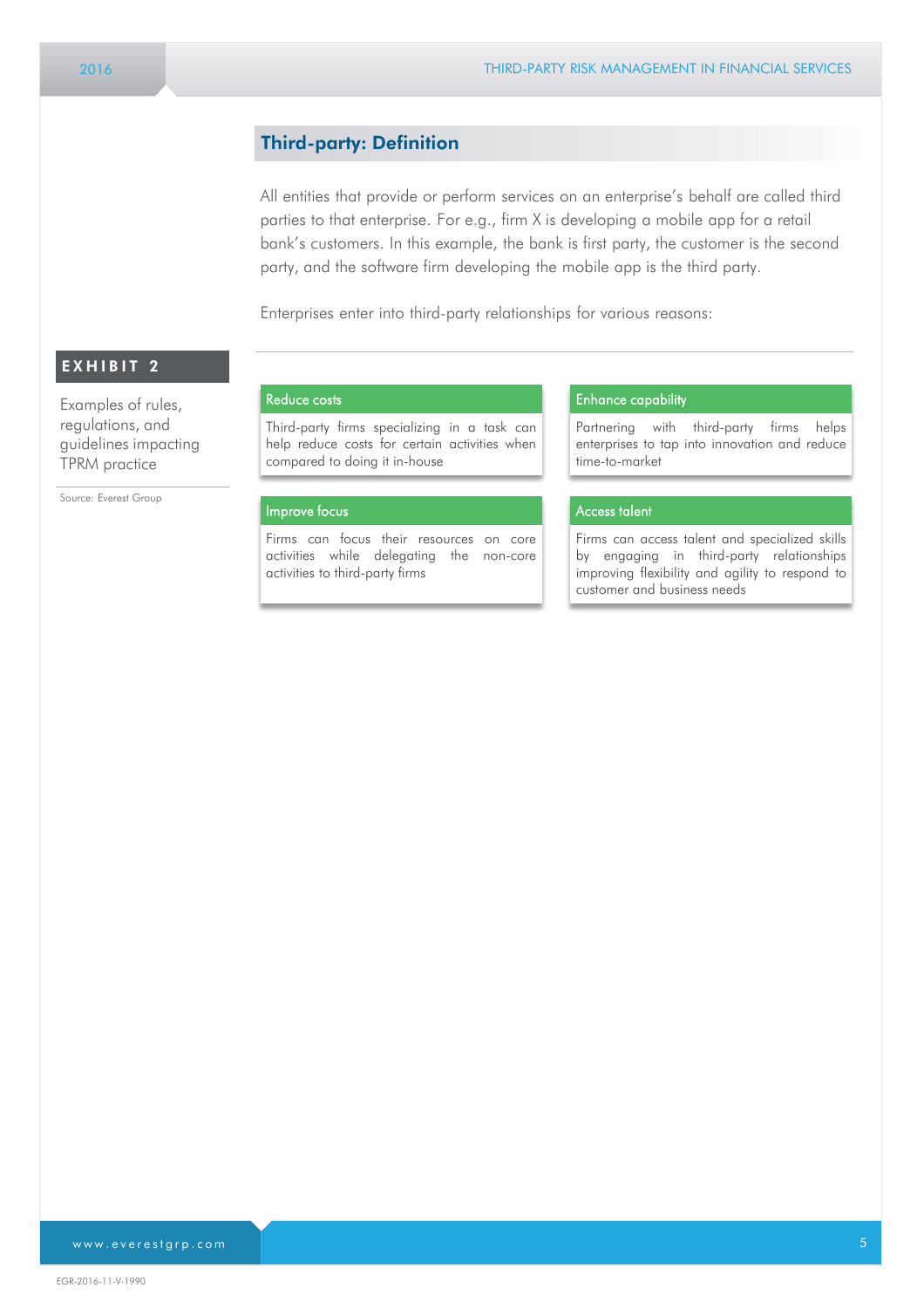#### Third-party risks

Third-party vendors play a critical role in the financial services ecosystem, however there are certain risks that financial services firms need to manage when they engage with vendors. Third-party risks emanate from relying upon outside parties to perform services or activities on behalf of an enterprise. Regulators expect enterprises to be responsible for all activities, regardless of whether performed by a third-party or internal resources. Therefore, it is important for enterprises to manage risks from third-party relationships.

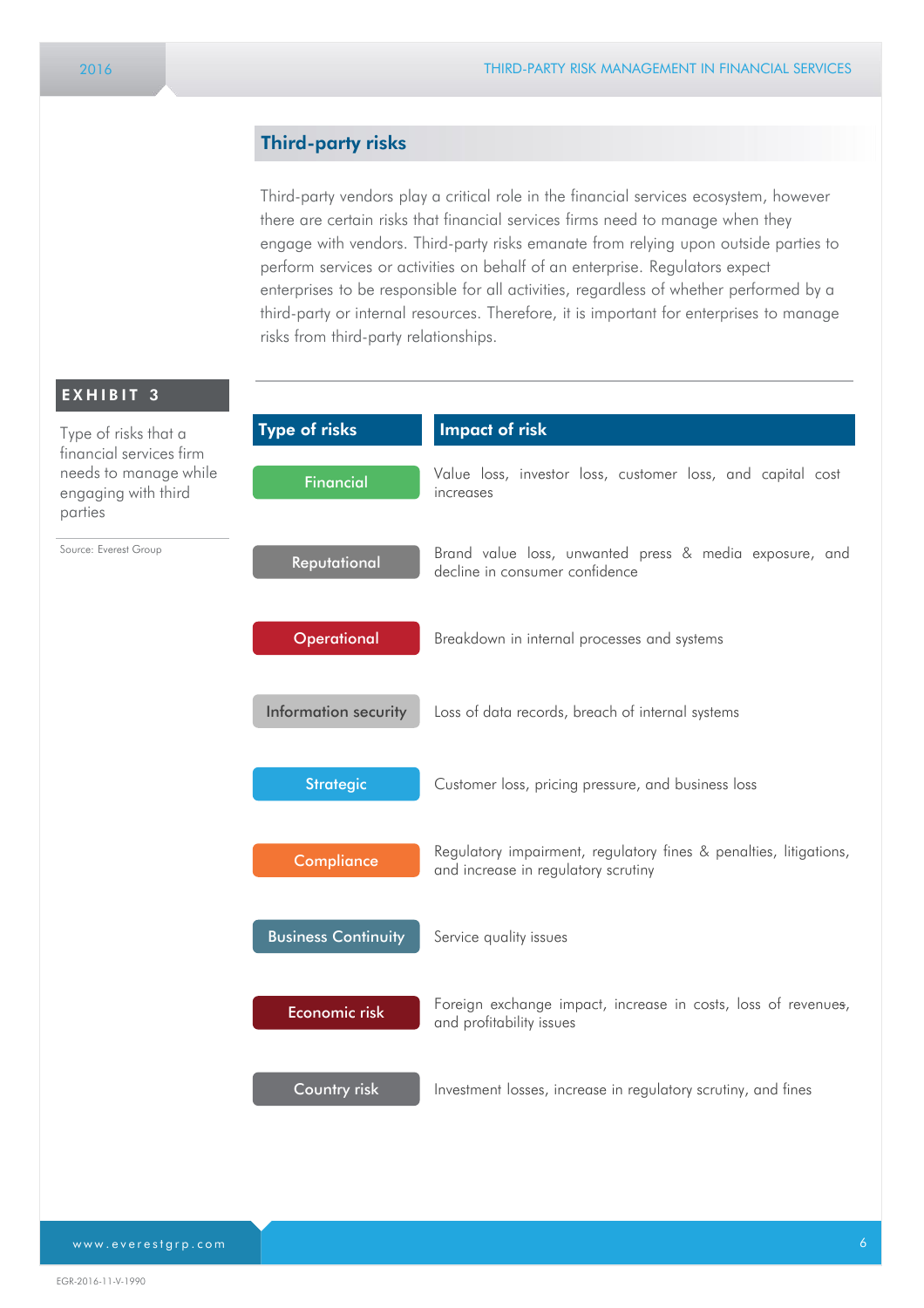### Third-Party Risk Management (TPRM): Definition

Third-party risk management refers to a structured approach to identify, manage and mitigate risks arising from parties other than the financial services firm or the endconsumers

A TPRM practice contains the following components:

- **People:** Team of risk professionals, auditors, and compliance experts
- Governance and process: Manage, oversee, and perform efficient TPRM
- Data: Consistency, quality, and correctness of data for all vendors. Defining the type of data to be collected for different vendors is based on their importance and risk classification
- Tools and technology: Enablers to remove manual effort and automate TPRM functions

| People                                                                                    | Governance                                                                                                                                                                    | Process/tools                                                                                                                 | Data                                                                                               |
|-------------------------------------------------------------------------------------------|-------------------------------------------------------------------------------------------------------------------------------------------------------------------------------|-------------------------------------------------------------------------------------------------------------------------------|----------------------------------------------------------------------------------------------------|
| • Risk and audit<br>professionals<br>$\bullet$ Training<br>$\bullet$ Change<br>management | $\bullet$ Policy &<br>procedures<br>• Management<br>oversight<br>• Alignment with<br>operational risk<br>$\bullet$ Program<br>management<br>• Transparency<br>• Communication | • Risk classification<br>• Risk management<br>$\bullet$ Reporting,<br>metrics, and<br>scorecards<br>• Technology<br>solutions | • Data collection<br>• Data cleaning<br>• Organizing data<br>• Data validation<br>• Data analytics |

The above components have a direct impact on the success of different stages of the TPRM process value chain as shared below:

#### EXHIBIT 5

EXHIBIT 4

Source: Everest Group

Key components of a TPRM practice

Value chain of activities in a TPRM practice

Source: Everest Group

Due-diligence and third-party selection **Contract** Planning  $\left\{\n\begin{array}{c}\n\text{and third-party} \\
\text{negotiation}\n\end{array}\n\right\}\n\begin{array}{c}\n\text{Singular} \\
\text{monitoring}\n\end{array}\n\right\}$  Termination Ongoing

Technology is a core enabler at every stage of the TPRM value chain and across the four components. Financial services firms vary in their approaches to perform the various TPRM functions based on the maturity of processes and sophistication of the underlying TPRM technology adopted. Technology is key to supporting and even completely automating workflows, analyzing & collating risk data, reporting, and managing issues. The overall maturity of the process and technology stack helps enterprises reduce costs of performing TPRM functions and also improves the overall time it takes to onboard a vendor. Current third-party risk management infrastructure varies considerably among financial institutions. While some are on the forefront of leading practice, others lag behind and need to catch-up.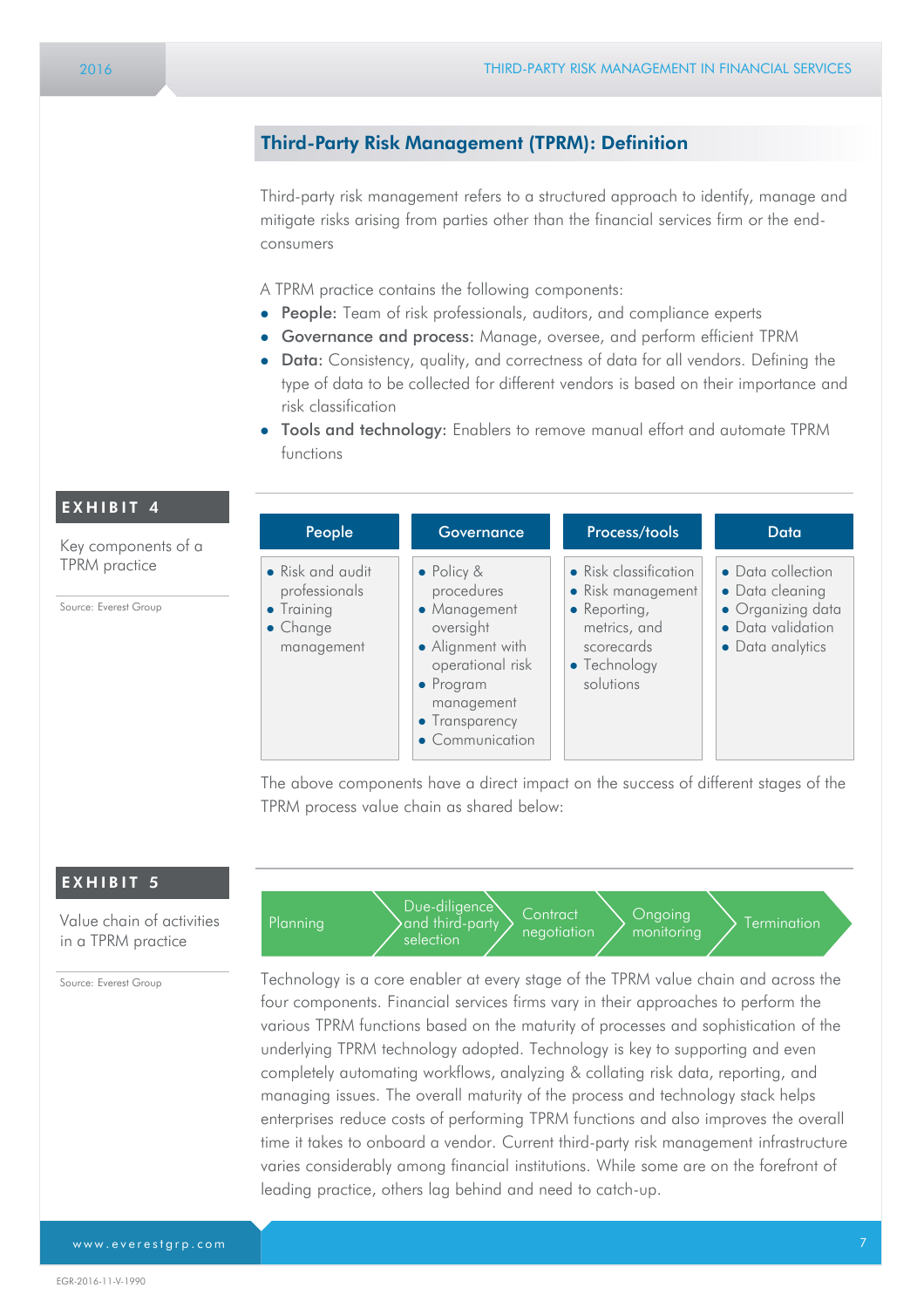#### Third-Party Risk Management (TPRM): More important than ever

As financial services firms expand globally, they engage with a number of third parties and it becomes increasingly important to manage these relationships effectively for the reasons presented below:

- Complexity and multiplicity of vendor relations Global financial services firms today have thousands of vendor relationships that are spread across the globe and are subject to different regulations and business practices in their own geography. As the firm grows, partner ecosystem will become even more diverse and complex
- Increasing regulatory pressure Excessive risk taking and routine lapses have led to new set of regulations to protect consumers from adverse impacts of thirdparty relationships
- $\bullet$  Increase in fines for non-compliance  $-$  Cost of non-compliance is on the rise. As shown in Exhibit 6, several financial services firms have been levied fines for breaches / non-compliance arising out of third-party relationships. Regulators have introduced specific regulations targeting third-party relationships
- Advent of new technologies Digital disruption and demand for more personalized customer experience are influencing financial services firms to partner with new third-party vendors

| Company          | Year | Regulator   | <b>Fine</b>     | <b>Violation</b>                                                                                                          |
|------------------|------|-------------|-----------------|---------------------------------------------------------------------------------------------------------------------------|
| Capital One      | 2012 | <b>CFPB</b> | US\$210 million | Unfair practices<br>such as deceptive<br>marketing / unfair<br>billing which were<br>handled by third-<br>party providers |
| Discover Bank    | 2012 | <b>CFPB</b> | US\$14 million  |                                                                                                                           |
| American Express | 2012 | <b>OCC</b>  | US\$9.6 million |                                                                                                                           |
| <b>JPMC</b>      | 2013 | <b>CFPB</b> | US\$20 million  |                                                                                                                           |
| Citibank         | 2015 | <b>CFPB</b> | US\$35 million  |                                                                                                                           |

*"We have more than 22,000 active relationships." - Felipe Prestamo, Senior Vice President and Head of the U.S. Compliance Services at TD Bank*

#### EXHIBIT 6

Costs of failures of TRPM – paying for third-party missteps

Source: OCC; Washington Post; and U.S. Government Consumer Finance Protection Bureau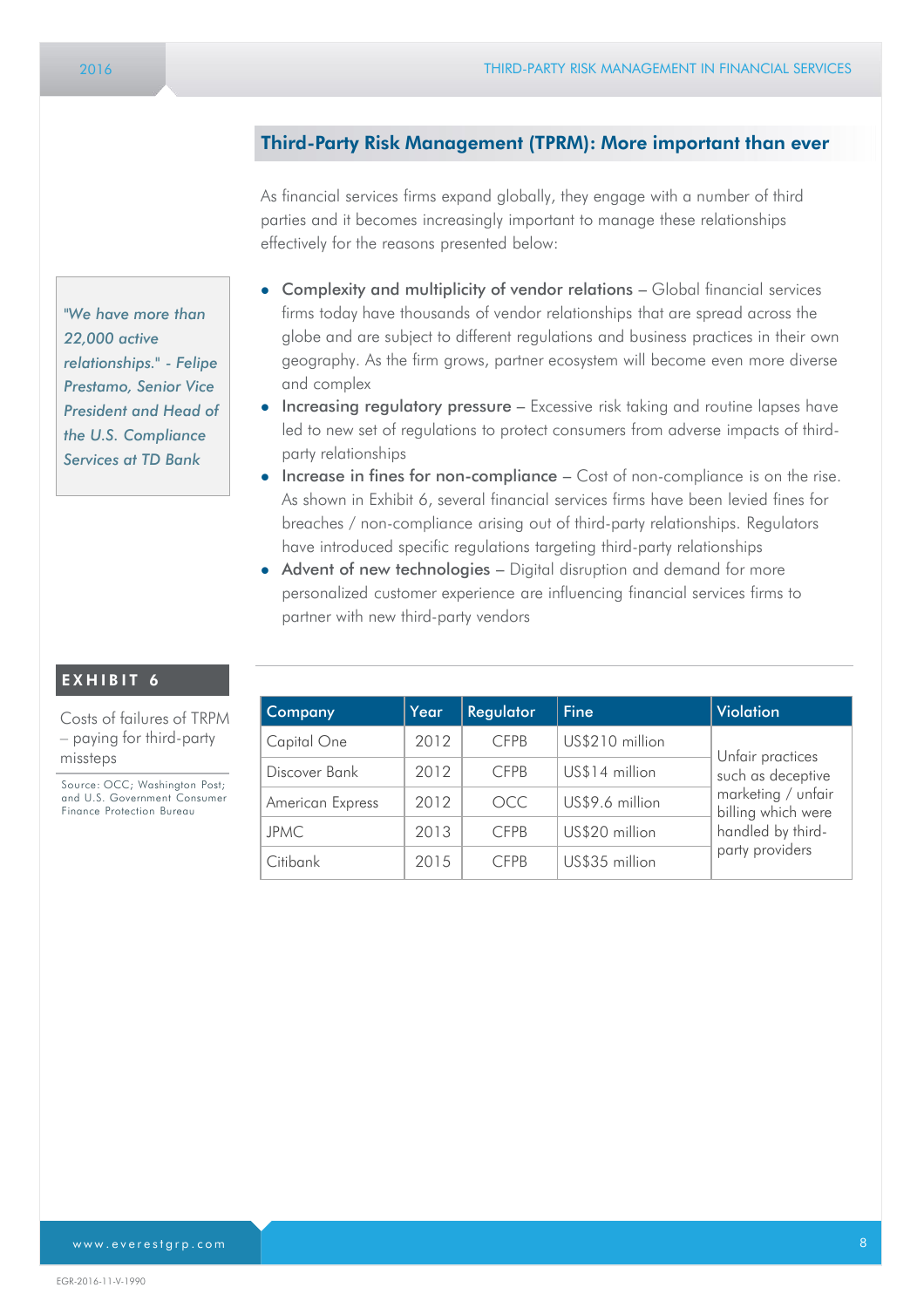#### Third-Party Risk Management (TPRM): A source of competitive edge

A robust TPRM program can help financial services firms gain additional benefits beyond being compliant and managing overall risk:

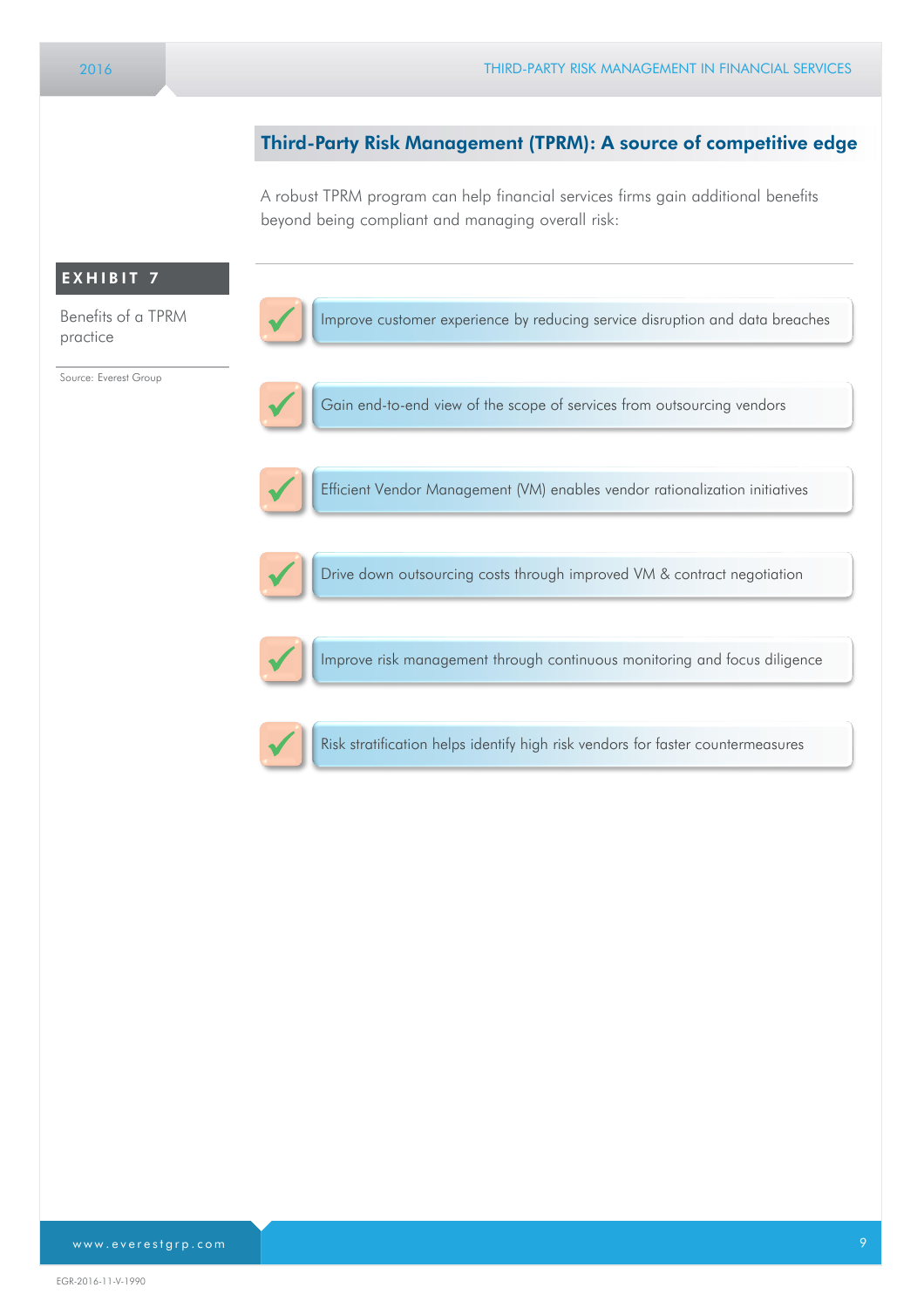#### Third-Party Risk Management (TPRM) practice optimization model

Globally financial services firms are striving to establish effective processes and systems to manage third-party risks and regulatory compliance. However, a majority of the financial services firms have an approach that is ad hoc and fragmented. Thus, companies face several challenges to perform risk identification, segmentation, and continuous monitoring that is cost effective from the enterprise's point of view and ensures that it is able to unearth and take preventive/corrective actions for potential risks that may result into security breaches, bribery, money laundering, regulatory violations, and so on.

There are a few firms that started off with no TPRM program and leapfrogged the competition through "program optimization". Based on the optimization of TPRM infrastructure as well as degree of standardization of TPRM processes, we can categorize TPRM operating model into the following three types:

- Decentralized siloed
- Centralized (enterprise-wide)
- **•** Shared-utility

#### EXHIBIT 8

Maturity levels of TPRM practices

Source: Everest Group

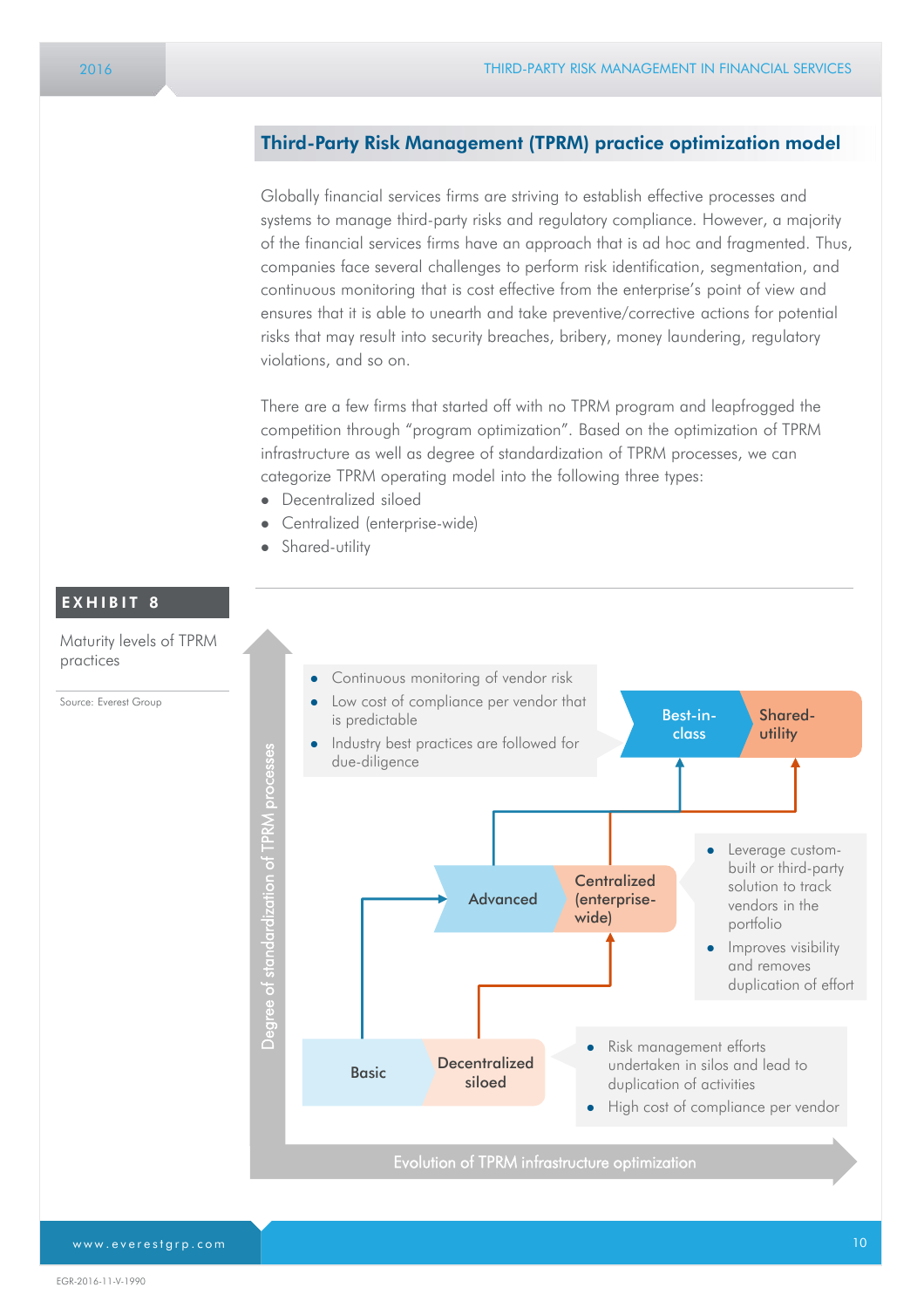Financial services firms need to move from a transactional and "check-the-box" compliance view of TPRM to a robust and strategic program for due-diligence and third-party governance.

Financial services firms use a variety of TPRM program structures/models depending upon factors such as culture, scale, and geography.

1. Decentralized siloed model: Small- and medium-sized firms as well as large global firms with business units operating in silos adopt a decentralized model. Third-party relationships are maintained by different departments / regions / Lines-of-Business (LoBs) operating independently. Third parties submit compliance data to TPRM managers for that particular region/department/LoB, which in turn is used by the TPRM system for risk assessment and compliance/audit purposes.



2. Centralized model (enterprise-wide): As firms mature their TPRM practice, they have a centralized office to oversee third-party risk management processes and ensure standardization, central reporting, and faster vendor onboarding. Typically due-diligence is done through a centralized platform (in-house or offthe-shelf solution) and ownership of collecting, analyzing, and evaluating the third-party data that lies with the enterprise



www.everestgrp.com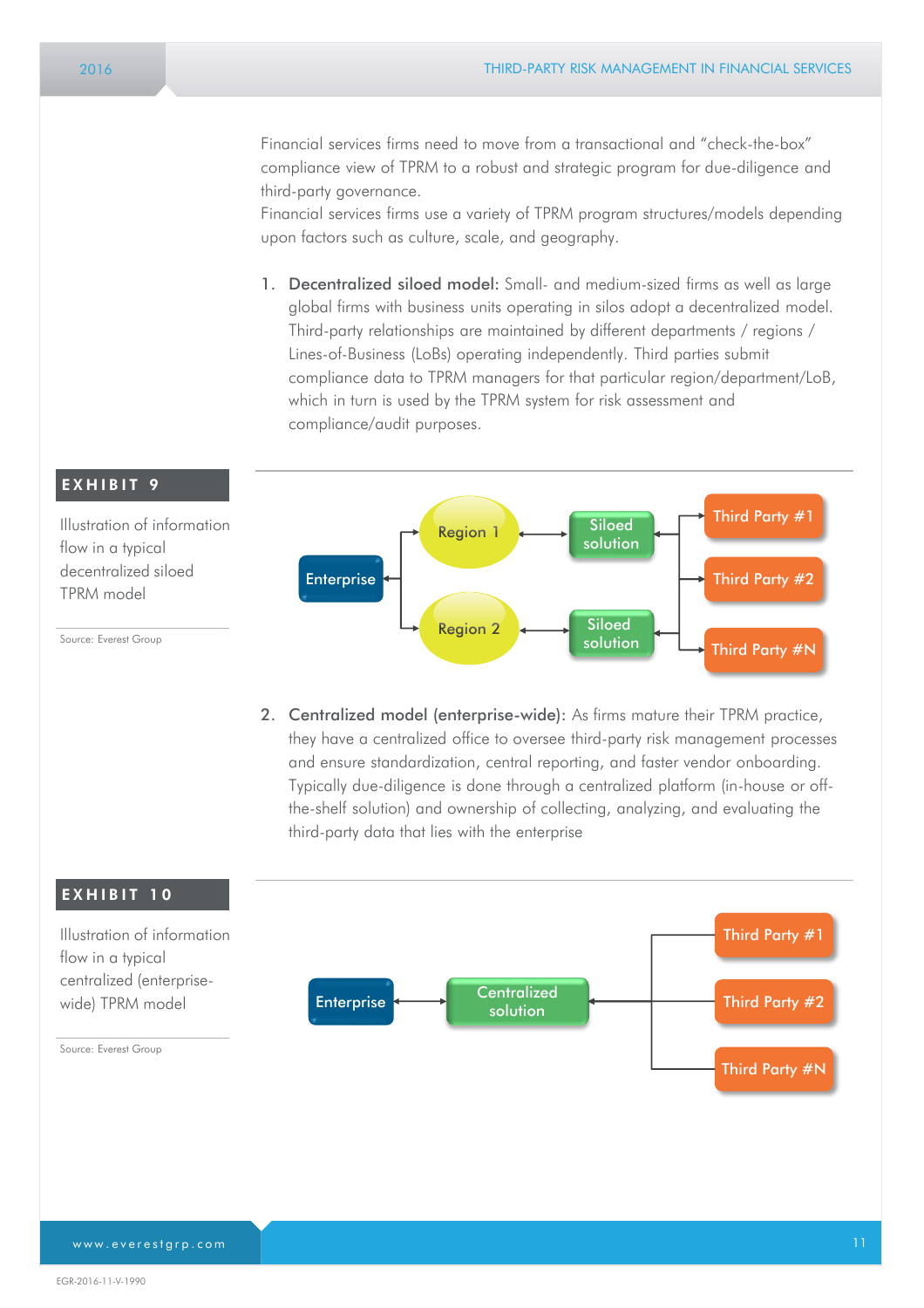3. Shared-utility model: An emerging operating model wherein firms retrieve standardized due-diligence information about third-party vendors through a central system. The shared-utility platform houses due-diligence information on third-party vendors. Standardized questionnaires allow vendors to store and reuse responses for multiple requests from different enterprises and in turn reduce duplication of efforts. The model also offers unique opportunity for enterprises to collaborate with the third-party ecosystem (peer firms and vendors) and leverage by sharing of information within the network. Enterprises gain efficiency, reduce their costs of compliance, and get real-time visibility on the third-party vendors. As shown in Exhibit 11 below, this illustration represents the optimized model for reducing risk and increasing efficiency

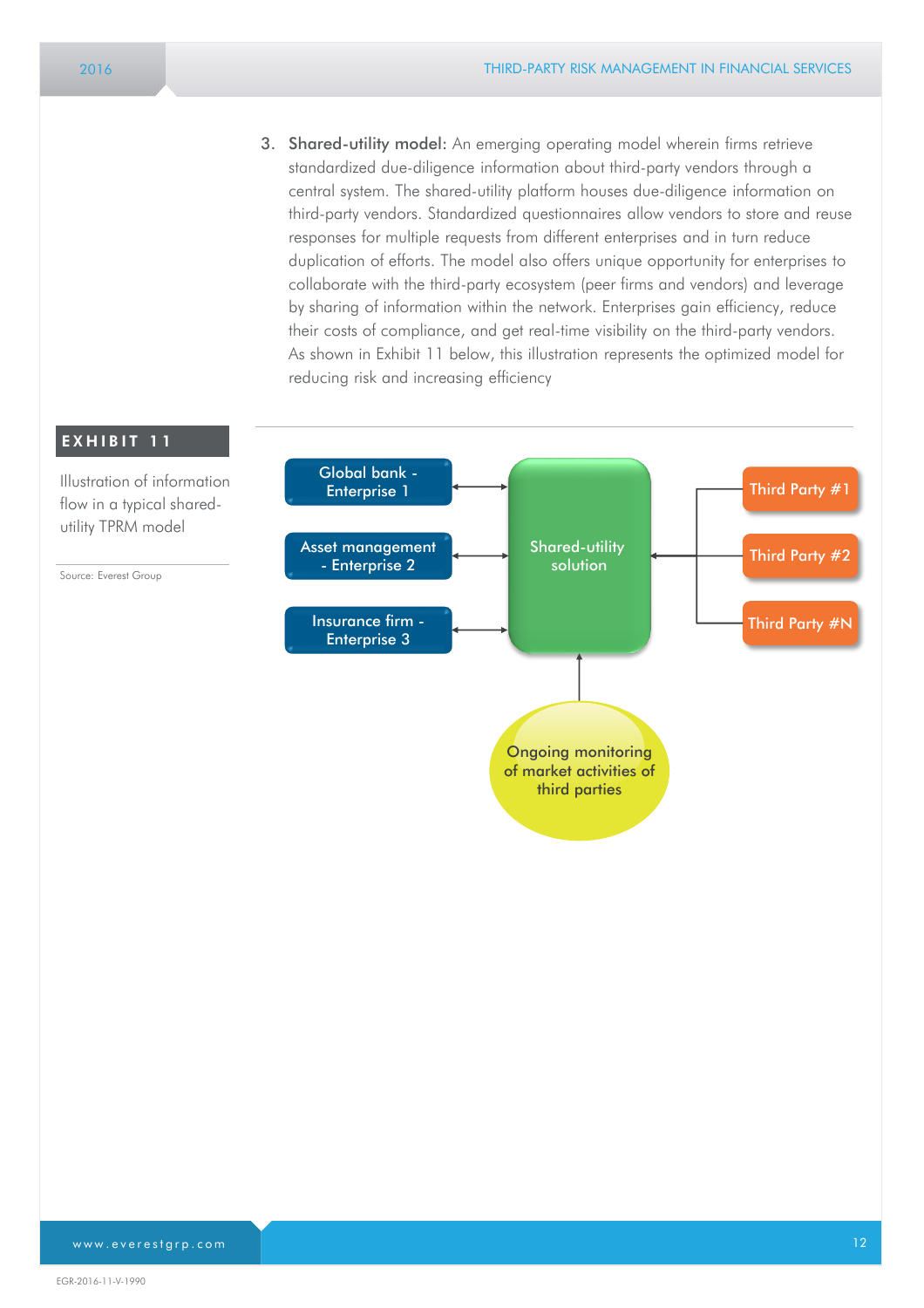#### Characteristics of optimal state of TPRM practice

Exhibit 12 defines characteristics of an optimal TPRM practice. Different maturity levels are compared across a number of dimensions to describe this "optimal state" of TPRM practice.

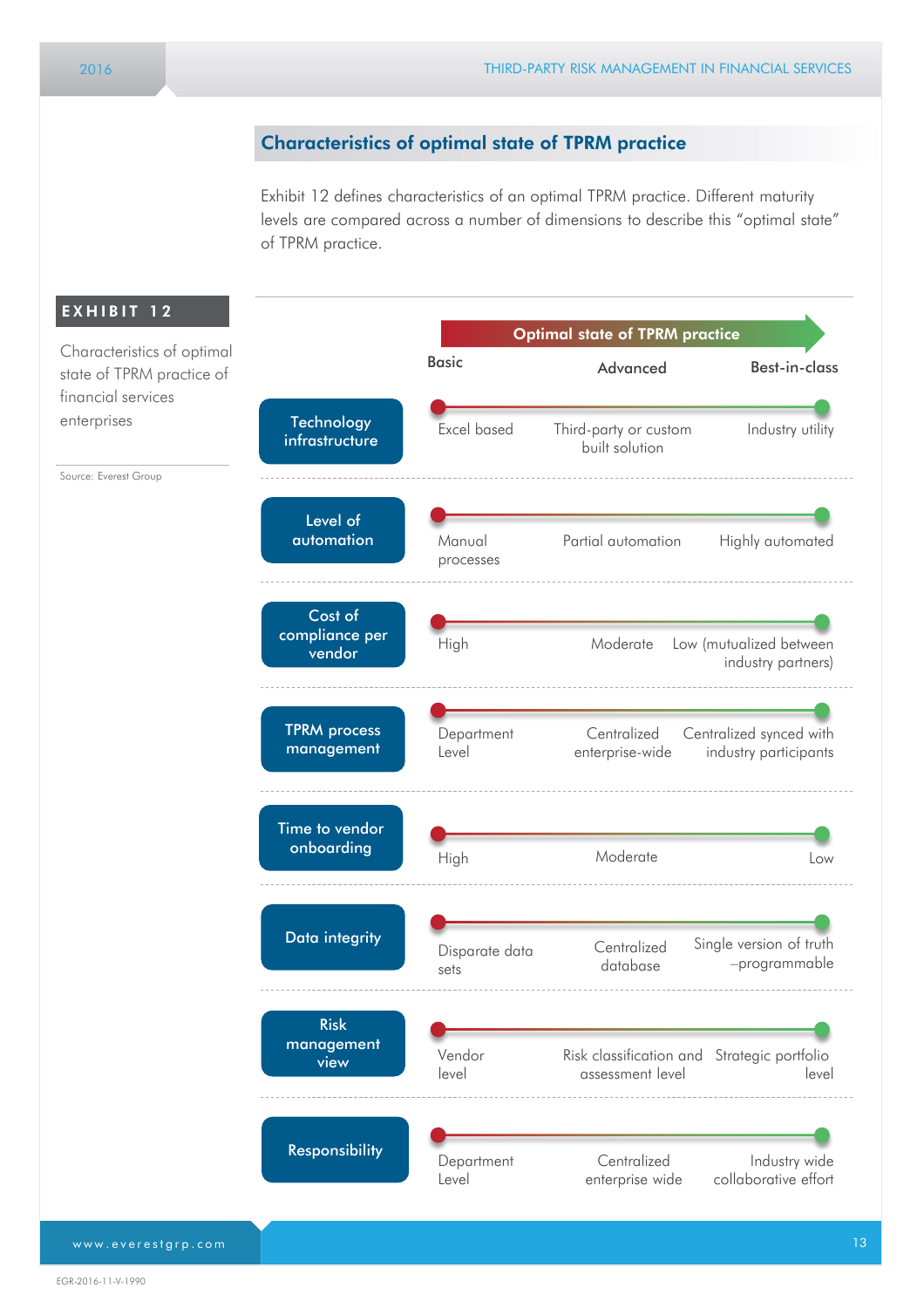Exhibit 13 and 14 provides a detailed comparison of the different maturity levels of enterprises' TPRM operating models across a number of dimensions.

| EXHIBIT 13 |  |  |
|------------|--|--|
|------------|--|--|

Comparison of different operating models for TPRM

Source: Everest Group

| <b>Focus area</b>       | <b>Decentralized</b><br>siloed                                                                                                                                                                        | <b>Centralized</b><br>(enterprise-wide)                                                                                                                                                                                                                                                                          | <b>Shared-utility</b>                                                                                                                                                                                                                                                                                                                  |
|-------------------------|-------------------------------------------------------------------------------------------------------------------------------------------------------------------------------------------------------|------------------------------------------------------------------------------------------------------------------------------------------------------------------------------------------------------------------------------------------------------------------------------------------------------------------|----------------------------------------------------------------------------------------------------------------------------------------------------------------------------------------------------------------------------------------------------------------------------------------------------------------------------------------|
| Governance<br>structure | • Multiple risk<br>managers<br>focused on<br>specific<br>department/re<br>gion/LoB<br>• Limited or no<br>dedicated<br>governance<br>over critical<br>third parties                                    | • Centralized office<br>monitors and<br>oversees risk<br>processes across<br>the enterprise<br>• Dedicated risk<br>managers<br>assigned for<br>significant<br>relationships                                                                                                                                      | • Smaller<br>governance<br>teams as<br>infrastructure<br>and due-<br>diligence<br>handled by<br>shared-utility<br>platform<br>provider                                                                                                                                                                                                 |
| Vendor<br>discovery     | • Redundancy<br>in vendor<br>enrollment                                                                                                                                                               | • All departments<br>share information<br>however<br>enrollment is<br>conducted on<br>need basis                                                                                                                                                                                                                 | • Handles<br>comprehensive<br>list of third-<br>party vendors<br>and constantly<br>amends and<br>updates the<br>inventory list                                                                                                                                                                                                         |
| Due diligence           | • Assessments<br>lack depth<br>and may<br>cover<br>financial and<br>security<br>analysis<br>• Background<br>data is<br>maintained by<br>spreadsheets<br>owned by<br>each<br>department/re<br>gion/LoB | • Assessments<br>cover financial,<br>reputational,<br><b>Business</b><br>Continuity<br>Planning (BCP)<br>or Disaster<br>Recovery (DR),<br>and security<br>analysis<br>• Background data<br>is documented<br>and maintained in<br>a centralized<br>database<br>• Continuous<br>monitoring of<br>high-risk vendors | • Assessments<br>include country,<br>financial,<br>reputational,<br>BCP or DR,<br>information<br>security,<br>privacy,<br>technology,<br>legacy, and<br>compliance<br>analysis<br>• Background<br>data retrieved<br>from shared-<br>utility platform<br>& independent<br>third-party data<br>sources<br>• Near real-time<br>monitoring |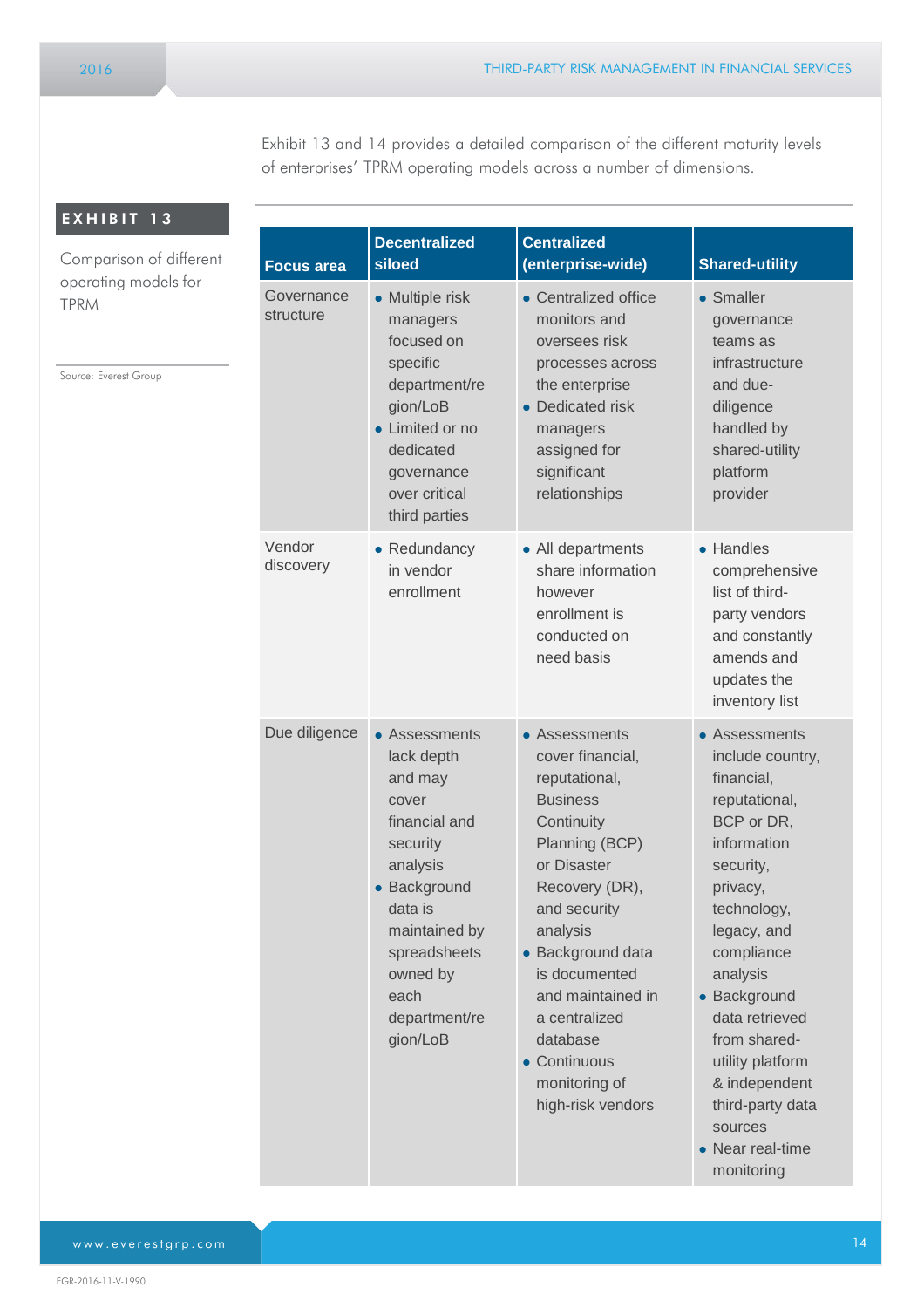### EXHIBIT 14

Source: Everest Group

Comparison of differen operating models for TPRM (continued)

| ۱t | <b>Focus area</b>       | <b>Decentralized</b><br>siloed                                                                                                                                           | <b>Centralized</b><br>(enterprise-wide)                                                                                                                                       | <b>Shared-utility</b>                                                                                                                                                                                               |
|----|-------------------------|--------------------------------------------------------------------------------------------------------------------------------------------------------------------------|-------------------------------------------------------------------------------------------------------------------------------------------------------------------------------|---------------------------------------------------------------------------------------------------------------------------------------------------------------------------------------------------------------------|
|    | Audit and<br>compliance | • Audit and<br>compliance<br>process<br>requires more<br>time and<br>effort to<br>consolidate<br>data from<br>various<br>spreadsheets                                    | • Information is<br>easily retrievable<br>from centralized<br>system<br>• Data is static and<br>continuous<br>updates require<br>extensive data<br>collection<br>exercise     | • Data available<br>through<br>shared-utility<br>platform on a<br>as-a-service<br>mode<br>• Requires less<br>effort and time<br>for audit and<br>compliance as<br>data is<br>available in<br>standardized<br>format |
|    | Technology<br>maturity  | • Manual<br>spreadsheet-<br>based<br>technology<br>for each<br><b>TPRM</b><br>system<br>• Technology<br>infrastructure<br>maintained by<br>each region<br>or department  | • Custom-built or<br>third-party<br>solution<br>• Technology<br>infrastructure<br>maintained in-<br>house by the<br>enterprises                                               | • Technology<br>infrastructure<br>owned by the<br>shared-utility<br>platform<br>provider<br>• Enterprises can<br>retrieve<br>information on<br>"as-a-service"<br>mode                                               |
|    | Vendor<br>interface     | • Multiple<br>touchpoints<br>resulting in<br>duplication<br>since one<br>vendor may<br>have to<br>submit same<br>information to<br>multiple<br>offices or<br>departments | • Centralized<br>interface for<br>vendors,<br>however, requires<br>significant effort<br>and time for<br>vendors to<br>respond to<br>questionnaire<br>from each<br>enterprise | • Single<br>touchpoint for<br>vendors across<br>enterprises &<br>eliminates need<br>for vendors to<br>respond to<br>similar<br>questionnaire<br>from multiple<br>enterprise                                         |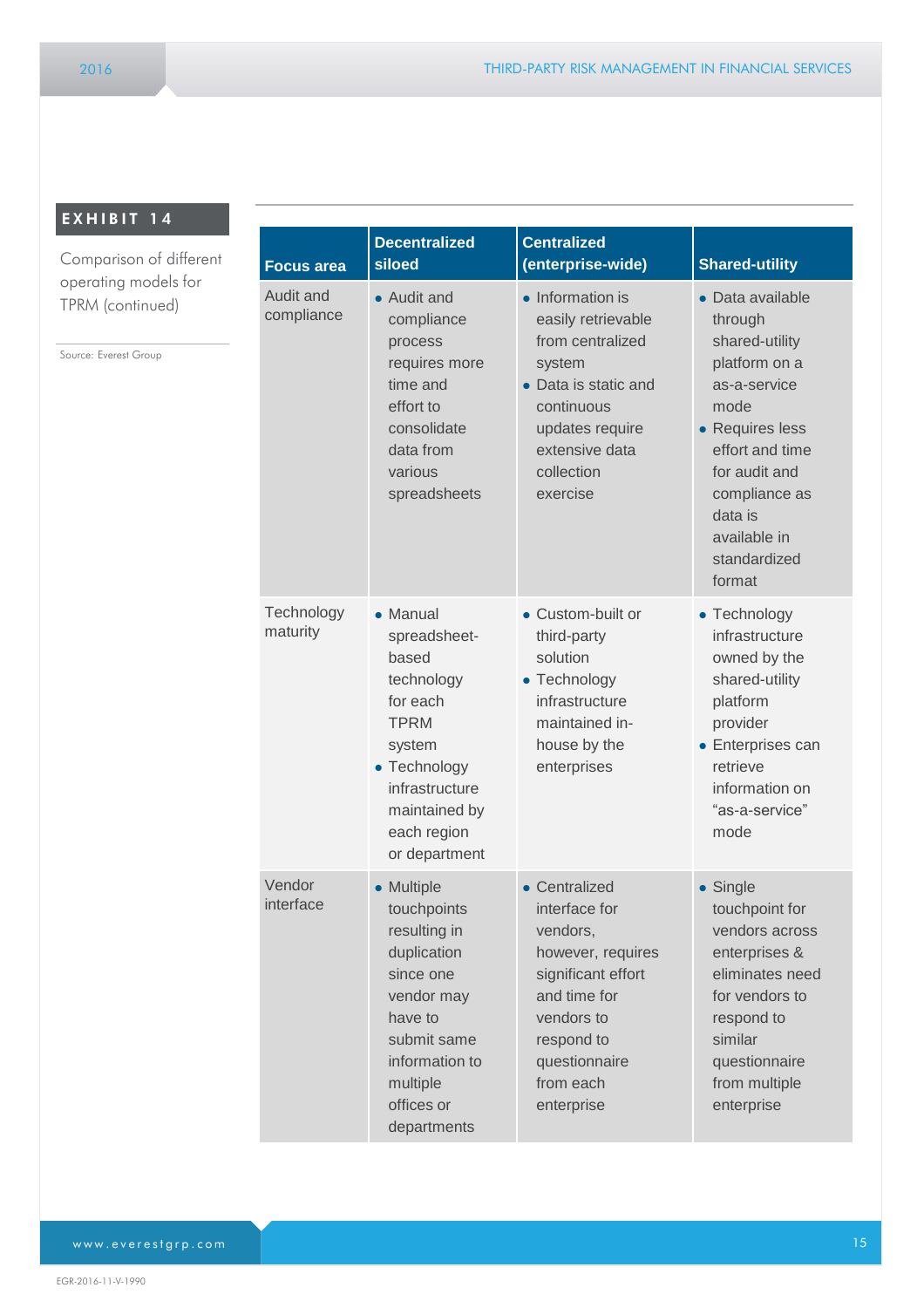#### Shared-Utility model for third party risk management

As defined in the previous sections, shared-utility platforms enable financial services firms to adopt best-in-class risk management practices. Common shared-utility solutions can help firms cut operational costs and standardize their third-party risk management process. It eliminates complexities arising out of multiple, fragmented, and redundant processes for TPRM.

#### Benefits of adopting a shared-utility model for third party risk management

There are several shared-utility platform providers in the market for areas such as third party risk management, Know Your Customer (KYC), data reconciliation, and collateral management. We studied a number of third party risk management platforms to list benefits of adopting a shared-utility platform by financial services firms:

- 1. **Efficiency gains:** Vendors would not have to answer similar questions from different enterprises. This reduces onboarding time for vendors who have already filled their due-diligence responses on the platform. Enterprises can leverage automation to bring in efficiency gains for repetitive tasks
- 2. Standardization: As more financial services firms adopt a shared-utility platform, universal standards will evolve. The platform will align to upcoming regulations (global as well as country-specific) and standards such as NIST, ISO, SOX, PCI, etc., which will make it easy for firms to prepare for audits and compliance requirements
- **3. Cost per vendor:** The shared-utility platform reduces cost of compliance through a more efficient third-party oversight process. The "as-a-service" pricing eliminates capital expenditure on the infrastructure, reduces time and effort, and need for larger governance teams, thereby bringing down the operational cost per vendor
- 4. Real-time visibility and continuous monitoring: The shared-utility platform for third party risk management provides real-time visibility and transparency, since the shared-utility platform provider retrieves third-party information from multiple market sources on a real-time basis and combines it with vendor data to evaluate risks associated with the vendor. The platform also provides opportunity for vendors to join the network to gain visibility and connect with leading financial services firms looking to partner with third-party vendors
- 5. Vendor discovery: The shared-utility solution is a centralized data hub that provides access to standardized and aggregated third-party information to enterprises. This provides an opportunity for enterprises to discover and connect with relevant third-party vendors through a shared-utility platform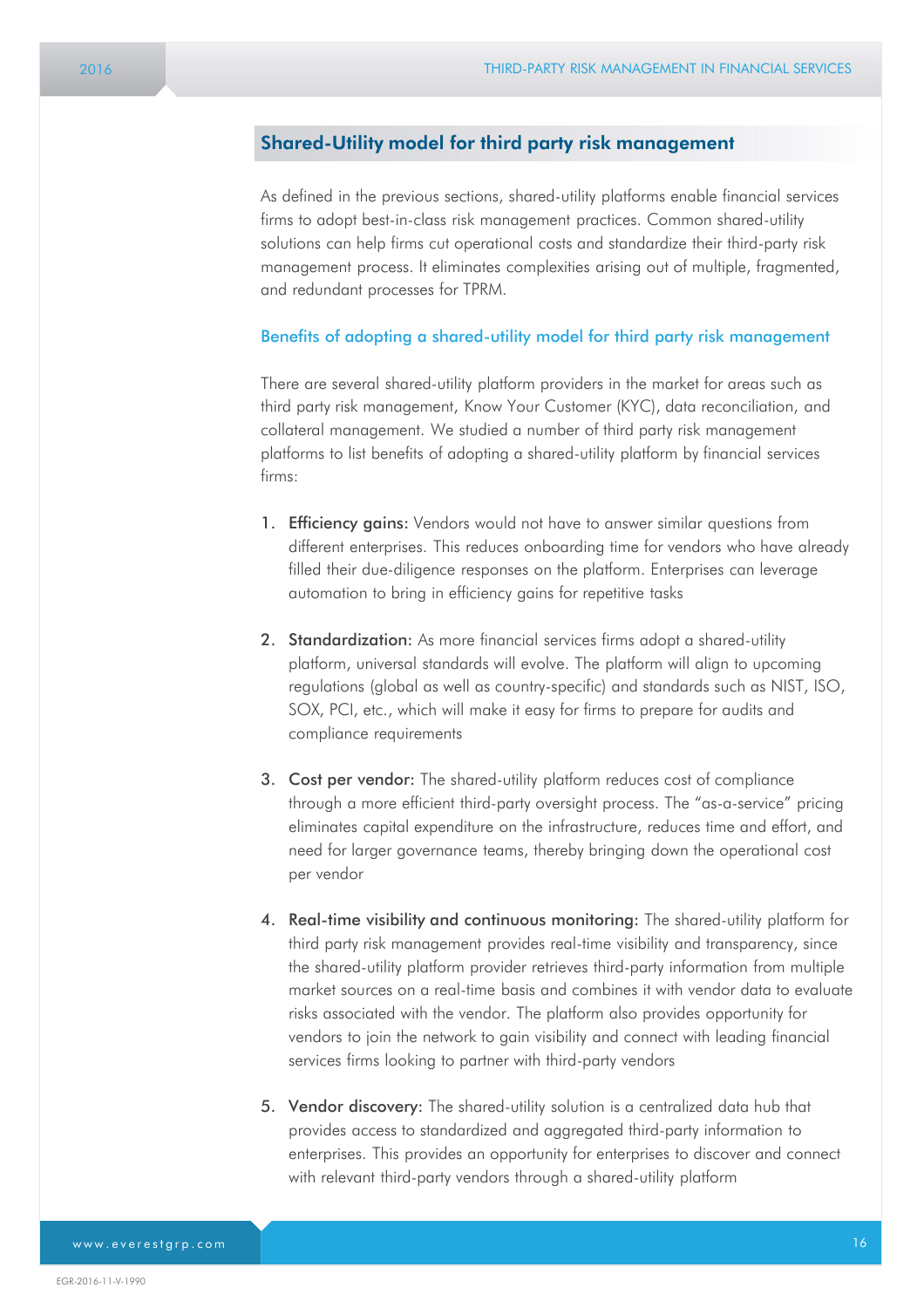- 6. Quicker vendor onboarding: Enterprises can collaborate with third parties quickly and more effectively
- 7. Configurability: Ability to configure level of risk assessment questionnaire
- 8. Ease of access: Since the solution is hosted on secure cloud infrastructure, financial services firms can easily access vendor information from multiple devices – anywhere, anytime, providing superior user experience
- 9. Scalability: The shared-utility solution provides ability for enterprises to integrate acquisitions and manage divestments swiftly as well as in a cost efficient manner through rapid deployment
- 10. Reduction in number of vendor touchpoints: Since the solution eliminates need for financial services firms to interact with vendors to collect risk-and compliance-related information, which is now done by the shared-utility solution provider, it potentially reduces the number of touchpoints with third-party vendors

#### Challenges for adopting a shared-utility platform

Despite a number of benefits posed by a shared-utility solution for third-party risk management, there are few challenges as mentioned below:

- 1. Perceived control issues for the enterprises: Financial services firms may perceive the loss of ownership and control on third-party vendor information as a critical factor that may influence their decision to leverage a shared-utility platform
- 2. Concerns around information security: Growing concerns on cybersecurity and recent incidents related to loss of confidential vendor information may impose a significant challenge to the adoption of shared-utility model
- 3. Reduced face-time with third-party vendors: Vendor relationship managers and TPRM executives will have fewer interactions with the third-party vendors, which may be perceived as a risk in establishing a rapport in critical/significant relationships
- 4. Resistance to change: Moving to a shared-utility solution requires changes in the current governance model as well as in existing processes, activities, and reporting structure. The management may perceive the process to cause a lot of change fatigue, which may lead to resistance from business units

Several solutions in the market are circumventing some of these challenges by leveraging technology, partnerships, and increased participation of their financial services clients in the governance of shared-utility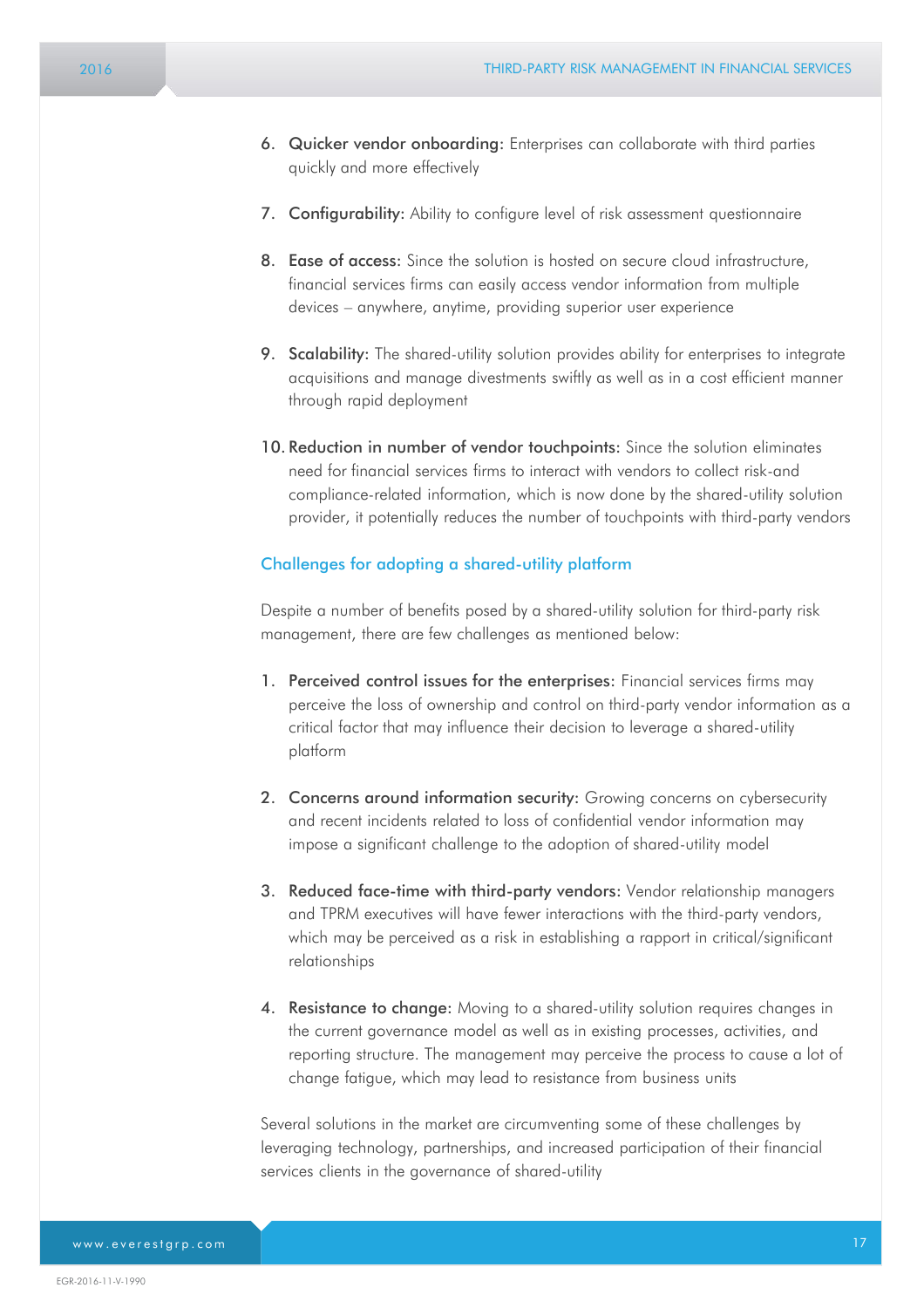#### Conclusion

All financial services firms, regardless of size need to manage the growing complexities and scrutiny around third-party relationships. Each outsourced relationship comes with a unique set of risks, which enterprises need to proactively monitor and mitigate.

An ineffective and inefficient third party risk management system can lead to high penalties and loss of business and market reputation. Enterprises need to reflect on their effectiveness and efficiency of third-party risk management systems and accordingly take steps to move to an optimal system. The exhibit below offers a guidance for financial services firms to measure effectiveness and efficiency of its third party risk management systems.



standardization, and ongoing monitoring)

Factors such as high costs, non-standardized processes, duplication of tasks & efforts, delay in vendor onboarding, and lack of agility in existing third party risk management operating model influence the need for a shared-utility solution. Financial services firms can achieve an effective and cost efficient third-party risk management system through a shared-utility-based third-party risk management system.

#### Moving to an optimal TPRM system

Financial services firms should evaluate their need to move to a shared-utility solution to realize full potential of the values that a common centralized solution can bring in a third-party oversight process.

Exhibit 16 illustrates the key steps involved in implementing a shared-utility solution for TPRM: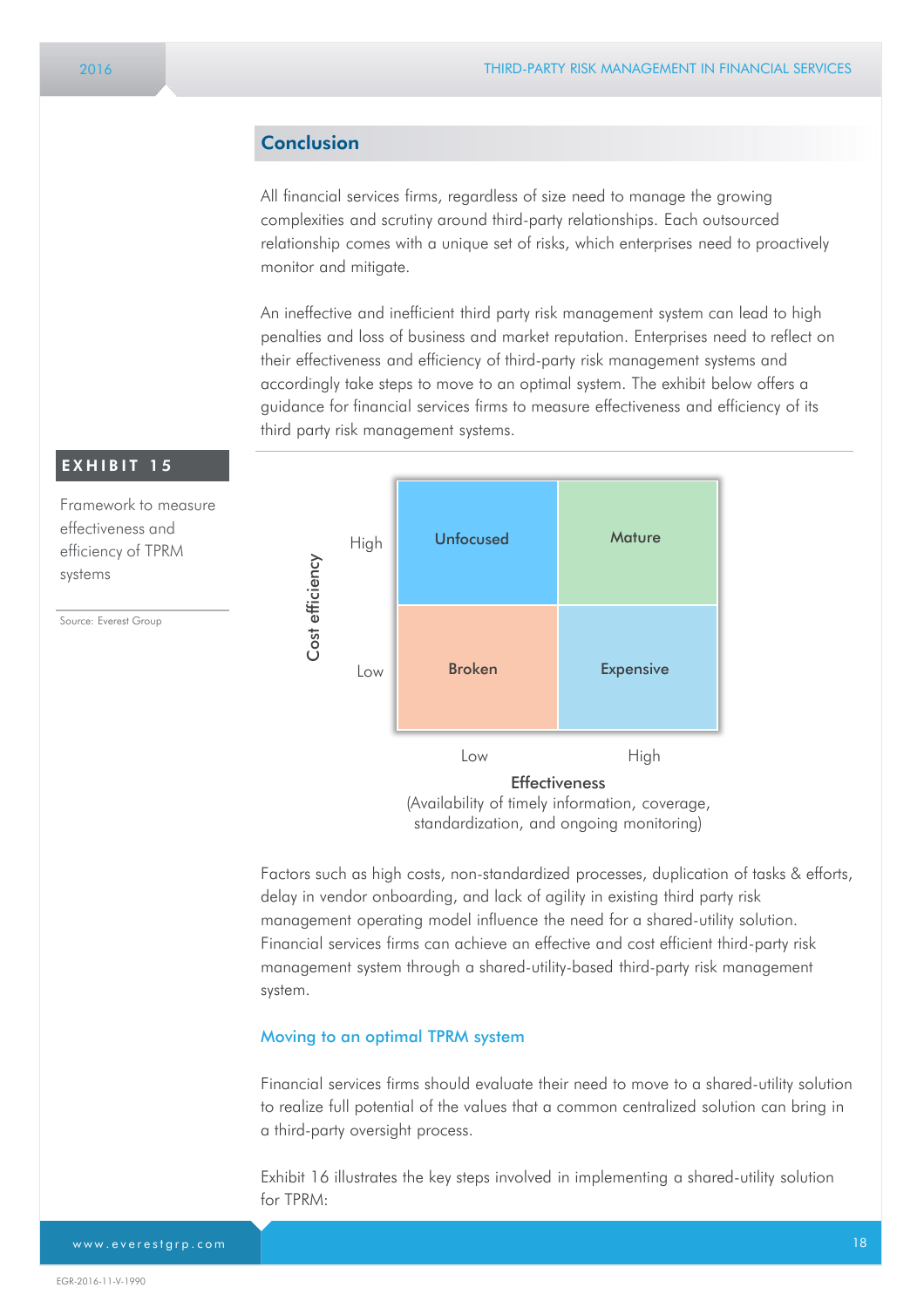#### EXHIBIT 16

Suggested steps to adopt a best-in-class third party risk management solution

Source: Everest Group

Build a case for business acceptance Select a platform provider Migrate the systems

**Governance** model and change management

Enhance value derived from the sharedutility platform

- 1. Build a case for business acceptance: First step requires building a business case for stakeholders' approval. Identify the key metrics and evaluate the total cost of ownership against the direct and indirect benefits to compare current system with the ideal mature system. Clearly bring out the inefficiencies in the current system and the loss that the financial services firm may bear in case of failure to timely assess risks related to thirdparty
- 2. Select a third party risk management platform provider: Enterprises need to identify and evaluate TPRM platform providers that meet their business needs. The choice of platform depends on multiple factors, of which a few are listed below:
	- Number of vendors associated with the shared-utility platform
	- Number of enterprises collaborating with the platform provider
	- Functionalities offered by the shared-utility platform
	- **•** Ease of integration with the existing systems
	- Pricing and fees

Enterprises may also choose an outsourcing partner to help deliver end-to-end services including hosting, integrating with existing systems, and enhancing & building valueadd functionalities on top of the TPRM platform.

- 3. Migrate the existing third party risk management systems: Moving to a sharedutility platform for third-party risk assessment requires sun setting the current systems and sourcing third-party information from the new platform. However, financial services firms should plan for a smooth transition and go for a phased approach:
	- Enterprises should first assess criticality of the third parties based on parameters such as strength of relationship and risk impact and start leveraging shared-utility platform to source risk, compliance, and audit related information for the less critical third parties
	- Once the stakeholders are confident of the information accuracy, completeness, and authenticity, enterprises can move to the new platform for the rest of the third parties and integrate the upstream systems with the new platform.
- 4. Governance model and change management: Financial services firms should build/redesign and implement a new TPRM office, including governance structure, reporting framework, policies, procedures, processes, and controls. At the same time, firms should plan for training and change management programs to educate the team.
- 5. Enhance value derived from the shared-utility platform: Financial services firms can build a decisioning system based on third-party risk-related information extracted from the shared-utility platform to ensure strong and robust oversight process.